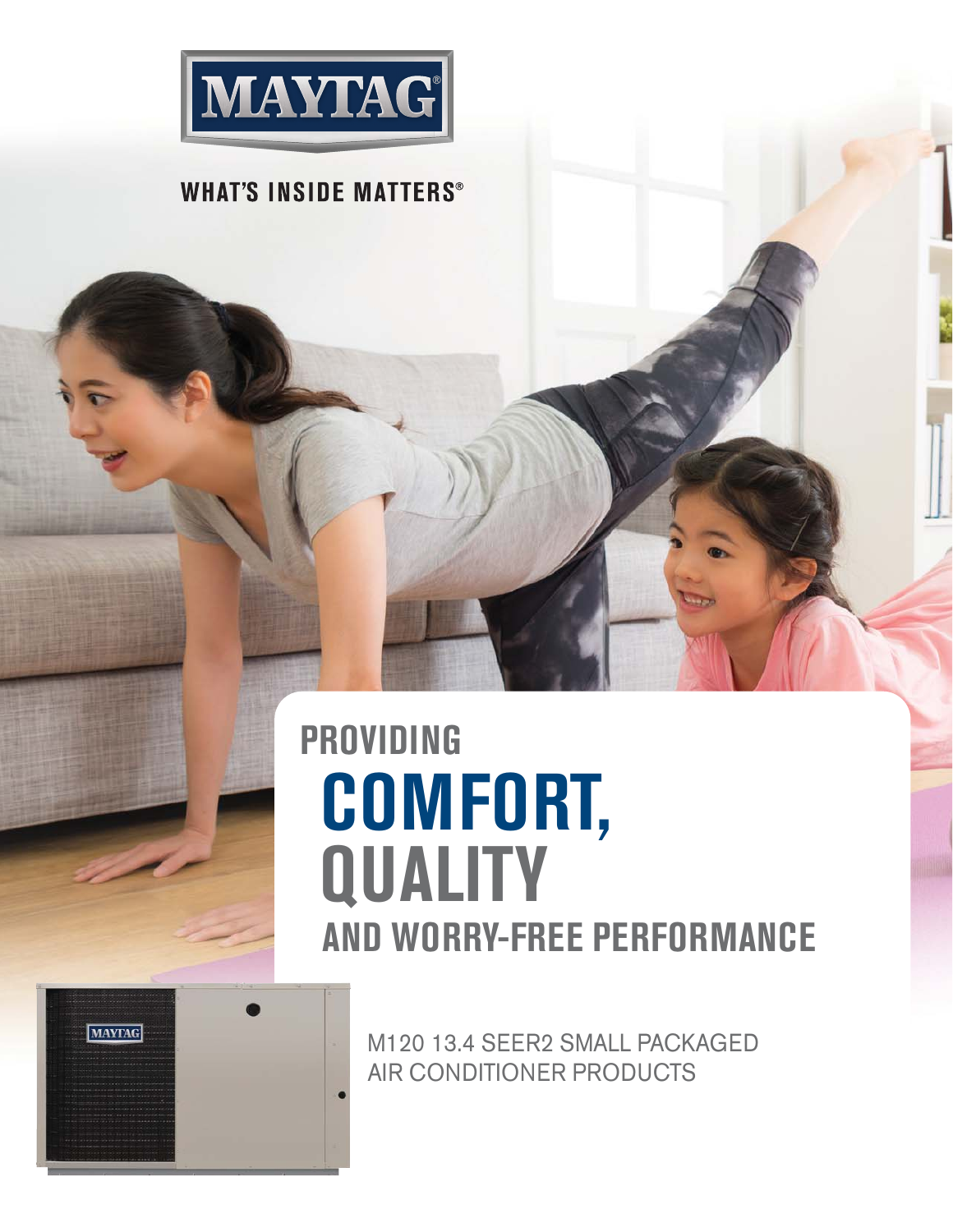

# **ENERGYSAVING**

Maytag® packaged air conditioners provide you with reliable, year-round comfort and include all the components necessary to heat and/or cool your home in one, convenient unit.

When your packaged air conditioner is sized and installed properly, you can save more money on your energy bills than with older, less efficient units.

SEER2 (Seasonal Energy Efficiency Ratio 2) is the new Department of Energy efficiency standard. SEER is the standard measure of efficiency for central air conditioning systems. The higher the SEER, less electricity is required for a air conditioner unit to do its job. The main difference between SEER and SEER2 is the testing conditions for each rating system. The SEER2 testing conditions are meant to give consumers a clearer, more accurate idea of a unit's efficiency.

#### **QUIET COMFORT**

The high-efficiency fan blades and condenser motor ensure quiet operation and low vibration.

#### **ENERGY DEFINITION**

SEER2 – Seasonal Energy Efficiency Ratio 2

Measures cooling performance on air conditioners, heat pumps and gas/electric packaged products.

As ratings increase, so does unit efficiency.

### **INNOVATION & STYLE**

The protective paint finish resists corrosion 50% better than comparable units. The corrosion-resistant drain pan quickly and efficiently drains condensation from the evaporator. The wire guard coated with earth-friendly epoxy and mesh hail guard protect against damage from yard hazards.

### **ADVANCED TECHNOLOGY**

This packaged air conditioner model features enhanced all-aluminum evaporator and condenser coils. These coils reduce unit weight and require less refrigerant than traditional coils.

#### **DEMAND FLOW TECHNOLOGY**

While other companies test products at random, we use 100% computer-automated testing on every Maytag® product to eliminate human error in the final analysis of product quality. We are the only heating and cooling manufacturer to be DFT certified.



**WHAT'S INSIDE MATTERS®**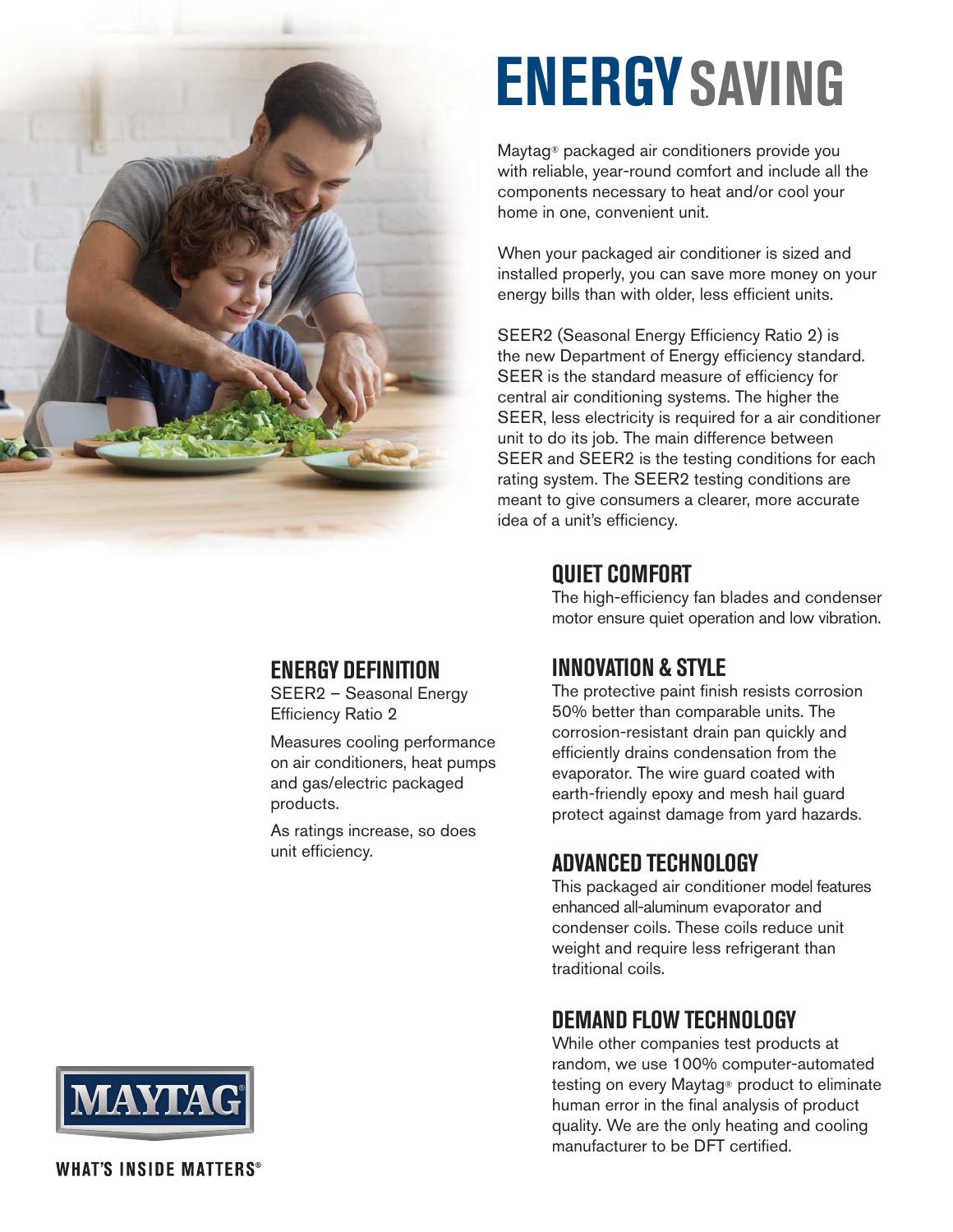

These M120 Series of products feature a 12-Year Limited Warranty on parts and a limited lifetime heat exchanger warranty when the product is registered.\* Plus, our Dependability Promise states that your entire unit will be replaced if the compressor fails within the first year of purchase.<sup>\*</sup> Ask your select Maytag® heating and cooling contractor for details or visit us at maytaghvac.com.

You have enough difficult choices to make besides choosing an air conditioner, so make your life easier by selecting the name you already know and trust: Maytag. When you purchase a Maytag® packaged air conditioner, you will join the millions of families who have depended on Maytag® products for more than 100 years. And true to form, Maytag has coupled its products with one of the best warranties available in the industry.

Your Maytag<sup>®</sup> packaged air conditioner has been carefully designed and engineered to give you outstanding energy efficiency and years of trouble-free operation. Maytag uses only proven components, like a Copeland Scroll® compressor. It's the leading choice for efficiency, durability and longevity.



| <b>MODEL</b>                             | <b>High Efficiency</b> | Rooftop Mounting | Slab Mounting | 5 Speed ECM Direct-Drive Blower Motor |
|------------------------------------------|------------------------|------------------|---------------|---------------------------------------|
| 13.4 SEER Small Packaged Air Conditioner |                        |                  |               |                                       |

Unlike most heating and cooling systems, which are divided into outdoor and indoor sections, a "packaged" system includes all the components necessary to heat and/or cool your home in one, convenient unit. Depending on structural limitations and available space, packaged systems can be installed on the roof or at ground level on a slab. The choice in a packaged system will either be a heat pump, an air conditioner or a combination furnace and air conditioner called a gas/electric packaged system.



Typically, in milder climates, heat pumps will suffice to perform double duty. Even if temperatures are near freezing, they can extract heat from outside air, then transfer it inside to become a highly energy-efficient heat source. Similarly, by reversing the flow of refrigerant with a switchover valve, a heat pump can also extract heat from the inside, then transfer it outside to cool the house. In the case of a packaged air conditioner, it provides cooling and warmth if needed by a electric heating strip. Where climates require more heating capacity, a combination air conditioner and gas furnace packaged unit, "gas pack," delivers improved energy efficiency.